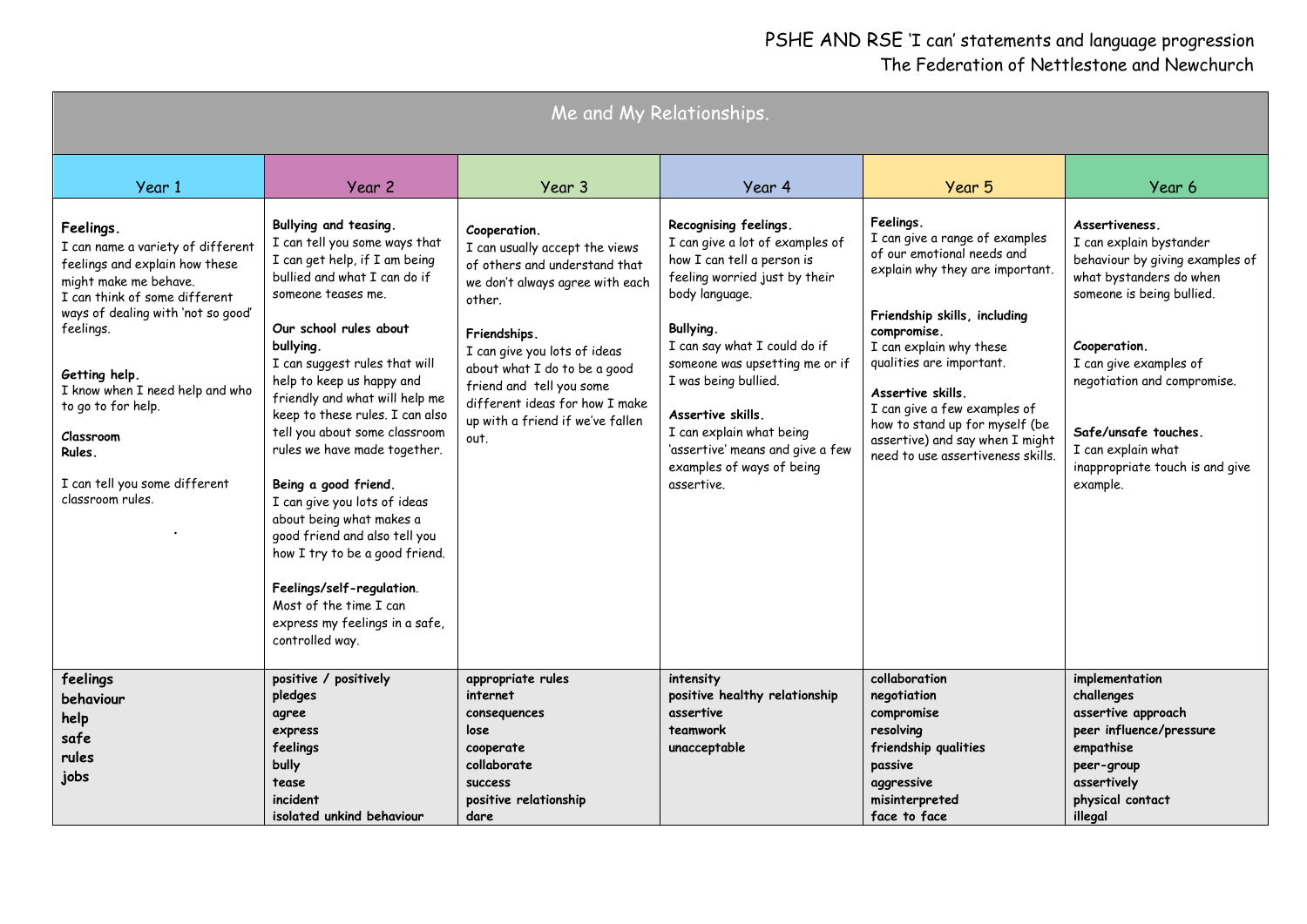| acceptable        | opinion        | online communication | inappropriate touch |
|-------------------|----------------|----------------------|---------------------|
| unacceptable      | points of view |                      |                     |
| relationship      | friendship     |                      |                     |
| friends           |                |                      |                     |
| anger             |                |                      |                     |
| <b>loneliness</b> |                |                      |                     |
| upset             |                |                      |                     |
|                   |                |                      |                     |

| Valuing Differences.                                                                                                                                                                                                                     |                                                                                                                                                                                                                                                                                       |                                                                                                                                                                                                                                                                                                                                            |                                                                                                                                                                                                                                                                                                                                                                                    |                                                                                                                                                                                                                                                                                                                                                                                                                                               |                                                                                                                                                                                                                                                                                                                                                                                                                                    |  |  |  |
|------------------------------------------------------------------------------------------------------------------------------------------------------------------------------------------------------------------------------------------|---------------------------------------------------------------------------------------------------------------------------------------------------------------------------------------------------------------------------------------------------------------------------------------|--------------------------------------------------------------------------------------------------------------------------------------------------------------------------------------------------------------------------------------------------------------------------------------------------------------------------------------------|------------------------------------------------------------------------------------------------------------------------------------------------------------------------------------------------------------------------------------------------------------------------------------------------------------------------------------------------------------------------------------|-----------------------------------------------------------------------------------------------------------------------------------------------------------------------------------------------------------------------------------------------------------------------------------------------------------------------------------------------------------------------------------------------------------------------------------------------|------------------------------------------------------------------------------------------------------------------------------------------------------------------------------------------------------------------------------------------------------------------------------------------------------------------------------------------------------------------------------------------------------------------------------------|--|--|--|
| Year 1<br>Recognising, valuing and<br>celebrating difference.<br>I can say ways in which people<br>are similar as well as different.<br>Developing tolerance.<br>I can say why things sometimes<br>seem unfair, even if they are<br>not. | Year 2<br>Being kind and helping others.<br>I can say how I could help<br>myself if I was being left out.<br>Listening skills.<br>I can give a few examples of<br>good listening skills and I can<br>explain why listening skills help<br>to understand a different point<br>of view. | Year 3<br>Recognising and respecting<br>diversity.<br>I can give examples of<br>different community groups<br>and what is good about<br>having different groups.<br>Being respectful and<br>tolerant.<br>I can talk about examples in<br>our classroom where<br>respect and tolerance have<br>helped to make it a happier,<br>safer place. | Year 4<br>Recognising and<br>celebrating difference<br>(including religions and<br>cultural difference).<br>I can say a lot of ways that<br>people are different,<br>including religious or<br>cultural differences.<br>Understanding and<br>challenging stereotypes.<br>I can explain why it's<br>important to challenge<br>stereotypes that might be<br>applied to me or others. | Year 5<br>Recognising and<br>celebrating difference,<br>including religions and<br>cultural.<br>I can give examples of<br>different faiths and<br>cultures and positive things<br>about having these<br>differences.<br>Influence and pressure of<br>social media.<br>I can explain how people<br>sometimes aim to create an<br>impression of themselves in<br>what they post online that<br>is not real and what might<br>make them do this. | Year 6<br>Recognising and reflecting on<br>prejudice-based bullying.<br>I can reflect on and give<br>reasons for why some people<br>show prejudiced behaviour and<br>sometimes bully for this<br>reason.<br>Understanding Bystander<br>behaviour.<br>I can explain the difference<br>between a passive bystander<br>and an active bystander and<br>give an example of how active<br>bystanders can help in bullying<br>situations. |  |  |  |
| different/differences<br>same/similarities<br>teasing<br>bullying<br>safe<br>special<br>fair<br>unfair                                                                                                                                   | physical similarities/<br>differences<br>non-physical similarities/<br>differences<br>respect<br>left out<br>included                                                                                                                                                                 | family<br>adoption<br>fostering<br>same-sex relationship<br>community<br>tolerance<br>respectful                                                                                                                                                                                                                                           | personal body space<br>non-verbal signals<br>close family<br>wider family<br>friends<br>acquaintances<br>stereotypes                                                                                                                                                                                                                                                               | Friendships<br>Respectfulness<br>Diverse society<br>cultural<br><b>Faiths</b><br><b>Beliefs</b><br>Accurate                                                                                                                                                                                                                                                                                                                                   | discriminatory behaviour<br>people's differences<br>offensive<br>unique<br>bystander<br>tolerance<br>gender stereotypes                                                                                                                                                                                                                                                                                                            |  |  |  |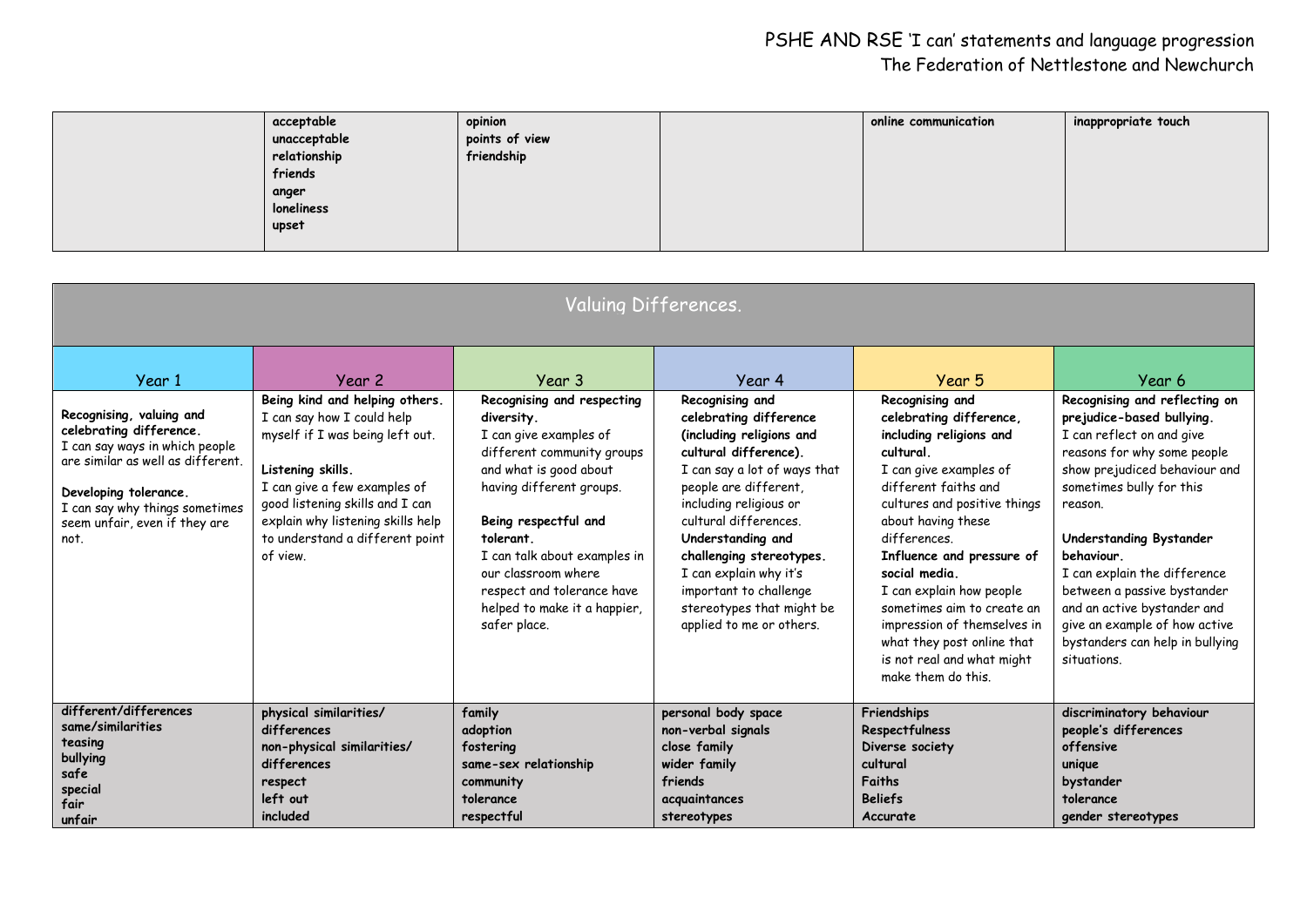| kind   | kindness         | viewpoint             | difference of race   | Inaccurate               | diverse society |
|--------|------------------|-----------------------|----------------------|--------------------------|-----------------|
| unkind | unkindness       | repeated name calling | gender               | Sexual orientation       |                 |
|        | positive actions | trusted               | religion             | Gender identification    |                 |
|        | negotiation      | prejudice             | aggressive behaviour | <b>Gender expression</b> |                 |
|        |                  |                       | customs              |                          |                 |
|        |                  |                       | festivals            |                          |                 |

| Keeping Myself Safe.                                                                                                                                                                                                                                                                                                                                                                                                                                                                                                                                                                                                                    |                                                                                                                                                                                                                                                                                                                                                                                                                                                                                                                                                                         |                                                                                                                                                                                                                                                                                                                                                                                                                                                                                                       |                                                                                                                                                                                                                                                                                                                                                                                                                                                                                                                                                                                                                                                              |                                                                                                                                                                                                                                                                                                                                                                                                                                                                                                                                                                                                                                                       |                                                                                                                                                                                                                                                                                                                                                                                                                                                                                                                                                                                                                                                             |  |  |  |  |
|-----------------------------------------------------------------------------------------------------------------------------------------------------------------------------------------------------------------------------------------------------------------------------------------------------------------------------------------------------------------------------------------------------------------------------------------------------------------------------------------------------------------------------------------------------------------------------------------------------------------------------------------|-------------------------------------------------------------------------------------------------------------------------------------------------------------------------------------------------------------------------------------------------------------------------------------------------------------------------------------------------------------------------------------------------------------------------------------------------------------------------------------------------------------------------------------------------------------------------|-------------------------------------------------------------------------------------------------------------------------------------------------------------------------------------------------------------------------------------------------------------------------------------------------------------------------------------------------------------------------------------------------------------------------------------------------------------------------------------------------------|--------------------------------------------------------------------------------------------------------------------------------------------------------------------------------------------------------------------------------------------------------------------------------------------------------------------------------------------------------------------------------------------------------------------------------------------------------------------------------------------------------------------------------------------------------------------------------------------------------------------------------------------------------------|-------------------------------------------------------------------------------------------------------------------------------------------------------------------------------------------------------------------------------------------------------------------------------------------------------------------------------------------------------------------------------------------------------------------------------------------------------------------------------------------------------------------------------------------------------------------------------------------------------------------------------------------------------|-------------------------------------------------------------------------------------------------------------------------------------------------------------------------------------------------------------------------------------------------------------------------------------------------------------------------------------------------------------------------------------------------------------------------------------------------------------------------------------------------------------------------------------------------------------------------------------------------------------------------------------------------------------|--|--|--|--|
| Year 1                                                                                                                                                                                                                                                                                                                                                                                                                                                                                                                                                                                                                                  | Year 2<br>Safe and unsafe secrets.                                                                                                                                                                                                                                                                                                                                                                                                                                                                                                                                      | Year 3                                                                                                                                                                                                                                                                                                                                                                                                                                                                                                | Year 4                                                                                                                                                                                                                                                                                                                                                                                                                                                                                                                                                                                                                                                       | Year 5                                                                                                                                                                                                                                                                                                                                                                                                                                                                                                                                                                                                                                                | Year 6                                                                                                                                                                                                                                                                                                                                                                                                                                                                                                                                                                                                                                                      |  |  |  |  |
| How our feelings can keep us<br>safe.<br>I can say what I can do if I<br>have strong, but not so good<br>feelings, to help me stay safe<br>(e.g. sad - talk to someone).<br>Healthy eating.<br>I can give examples of how I<br>keep myself healthy.<br>Medicine safety.<br>I can say when medicines might<br>be harmful (e.g. overdose, if<br>not needed, another person's<br>medicine, etc.)<br>Road Safety.<br>A is for awareness<br>B is for behaviour<br>A: I can say people can by hurt<br>by traffic.<br>I can say what the dangerous<br>things to do whilst crossing a<br>road that can lead to someone<br>being killed or hurt. | I can give some examples of<br>safe and unsafe secrets and I<br>can think of safe people WhO<br>can help if something feels<br>wrong.<br>Appropriate touch.<br>I can give other examples of<br>touches that are ok or not ok<br>(even if they haven't happened<br>to me) and I can identify a<br>safe person to tell if I felt 'not<br>OK' about something.<br>Medicine safety.<br>I can explain that they can be<br>helpful or harmful, and say<br>some examples of how they can<br>be used safely.<br>Road Safety.<br>A is for awareness<br><b>B</b> is for behaviour | Managing risk<br>I can say what I could do to<br>make a situation less risky or<br>not risky at all.<br>Drugs and their risks<br>I can say why medicines can be<br>helpful or harmful.<br>Staying safe online<br>I can tell you a few things<br>about keeping my personal<br>details safe online. I can<br>explain why information I see<br>online might not always be true.<br>Road Safety.<br>A is for awareness<br><b>B</b> is for behaviour<br>A: I can say how people can by<br>hurt by traffic. | Managing risk<br>I can give examples of people<br>or things that might influence<br>someone to take risks (e.g.<br>friends, peers, media,<br>celebrities), but that people<br>have choices about whether<br>they take risks.<br>Understanding the norms of<br>drug use (cigarette and<br>alcohol use)<br>I can say a few of the risks<br>of smoking or drinking alcohol<br>on a person's body and give<br>reasons for why most people<br>choose not to smoke, or drink<br>too much alcohol<br><b>Influences</b><br>I can give examples of positive<br>and negative influences,<br>including things that could<br>influence me when I am making<br>decisions. | Managing risk, including<br>staying safe online<br>I can give examples of things<br>that might influence a person<br>to take risks online. I can<br>explain that I have a choice.<br>Norms around use of legal<br>drugs (tobacco, alcohol)<br>I can say the percentage of<br>people aged 11-15 years old<br>that smoke in the UK (3%) and<br>I can give reasons why some<br>people think it's a lot more than<br>this.<br>Road Safety<br>A is for awareness<br><b>B</b> is for behaviour<br>$C$ is for choice and campaigning<br>A: I can say how people can by<br>hurt by traffic.<br>I can say what the dangerous<br>things to do whilst crossing a | Staying safe online I can<br>explain some ways of making<br>sure that I keep myself safe<br>when using a mobile phone,<br>including safety around sharing<br>personal information or images,<br>and that there are laws<br>relating to this<br>Drugs: norms and risks<br>(including the law)<br>I can explain why some people<br>believe that more young people<br>drink alcohol than actually do<br>(misperceive the norm).<br>Road Safety<br>A is for awareness<br><b>B</b> is for behaviour<br>$C$ is for choice and campaigning<br>A: I can say how people can by<br>hurt by traffic.<br>I can say what the dangerous<br>things to do whilst crossing a |  |  |  |  |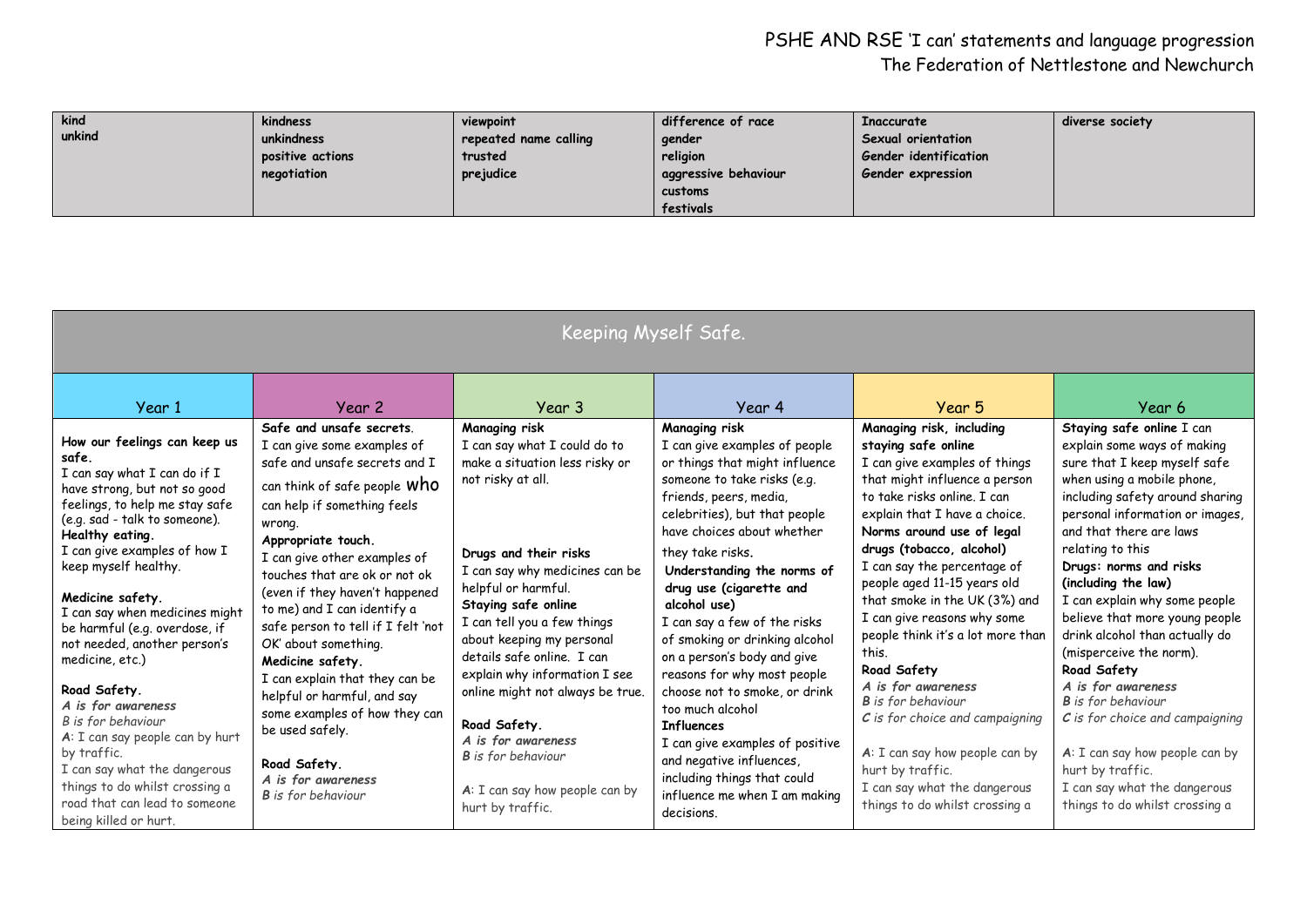| B: I can say that paths and<br>pavements are for people;<br>roads are for traffic.<br>I know to never go out near<br>roads without a grown up.<br>I know to hold their hand and<br>don't let go.<br>I know that I must stop at<br>once if I am told.<br>I know that I must never try<br>to cross a road until I am told.<br>I understand that I don't run<br>into the road or play on roads.<br>I know can say that traffic<br>lights and other crossings help<br>people cross the road. When a<br>red man appears, it means you<br>must stop.<br>I can say that if I ride in a<br>car, I must never undo my belt,<br>play with door handles, or<br>distract the driver. | A: I can say how people can by<br>hurt by traffic.<br>I can say what the dangerous<br>things to do whilst crossing a<br>road that can lead to someone<br>being killed or hurt.<br>B: I know The Green Cross<br>Code (find a safe place to<br>cross, stop, look, listen, cross<br>with care, looking and listening<br>all the time - see below)<br>I can say what the safest<br>places to cross are.<br>I can say that in a car; only get<br>out on the pavement side.<br>I can say in a bus, coach, or<br>minibus, wear a seat belt if<br>there is one. When getting off,<br>never cross the road in front<br>or behind the bus. Wait until it<br>has pulled away so I can see in<br>all directions. | I can say what the dangerous<br>things to do whilst crossing a<br>road that can lead to someone<br>being killed or hurt.<br>I can say how some drivers do<br>dangerous things, which<br>increase the chance of them<br>killing or hurting themselves or<br>someone else.<br>I understand that there are<br>laws such as speed limits to<br>stop people being killed or hurt<br>in crashes, but some drivers<br>break them.<br>B: I know The Green Cross<br>Code (find a safe place to<br>cross, stop, look, listen, cross<br>with care, looking and listening<br>all the time - see below)<br>I can say what the safest<br>places to cross are.<br>I can say that in a car; only get<br>out on the pavement side.<br>I can say in a bus, coach, or<br>minibus, wear a seat belt if<br>there is one. When getting off,<br>never cross the road in front<br>or behind the bus. Wait until it<br>has pulled away so I can see in<br>all directions. | Road Safety.<br>A is for awareness<br><b>B</b> is for behaviour<br>A: I can say how people can by<br>hurt by traffic.<br>I can say what the dangerous<br>things to do whilst crossing a<br>road that can lead to someone<br>being killed or hurt.<br>B: I know The Green Cross<br>Code (find a safe place to<br>cross, stop, look, listen, cross<br>with care, looking and listening<br>all the time - see below)<br>I can say what the safest<br>places to cross are.<br>I know how to stay safe when<br>in and leaving a car, bus, coach<br>or mini bus.<br>I can say the impact of road<br>crashes, injuries and deaths on<br>families.<br>I know that it is the<br>responsibilities of drivers to<br>protect other people,<br>especially people who are on<br>foot or bicycle.<br>I can understand the dangers<br>of giving in to peer pressure to<br>take risks. | road that can lead to someone<br>being killed or hurt.<br><b>B:</b> I know The Green Cross<br>Code (find a safe place to<br>cross, stop, look, listen, cross<br>with care, looking and listening<br>all the time - see below)<br>I can say what the safest<br>places to cross are.<br>I know how to stay safe when<br>in and leaving a car, bus, coach<br>or mini bus.<br>I can say the impact of road<br>crashes, injuries and deaths on<br>families.<br>I know that it is the<br>responsibilities of drivers to<br>protect other people,<br>especially people who are on<br>foot or bicycle.<br>I can understand the dangers<br>of giving in to peer pressure to<br>take risks.<br>C: I can recognise my ability to<br>make safe choices, recognise<br>pressures I may come under to<br>make dangerous choices and<br>learn how to resist those<br>pressures, and how to speak up<br>for the safety of others too.<br>I can speak out against<br>dangerous behaviour, such as<br>pushing each other into the<br>road, or running across roads<br>without looking, or drivers<br>driving too fast, or people not<br>doing up their seat belts or not<br>wearing helmets on mopeds or<br>motorbikes. | road that can lead to someone<br>being killed or hurt.<br><b>B:</b> I know The Green Cross<br>Code (find a safe place to<br>cross, stop, look, listen, cross<br>with care, looking and listening<br>all the time - see below)<br>I can say what the safest<br>places to cross are.<br>I know how to stay safe when<br>in and leaving a car, bus, coach<br>or mini bus.<br>I can say the impact of road<br>crashes, injuries and deaths on<br>families.<br>I know that it is the<br>responsibilities of drivers to<br>protect other people,<br>especially people who are on<br>foot or bicycle.<br>I can understand the dangers<br>of giving in to peer pressure to<br>take risks.<br>$C: I$ can recognise my ability to<br>make safe choices, recognise<br>pressures I may come under to<br>make dangerous choices and<br>learn how to resist those<br>pressures, and how to speak up<br>for the safety of others too.<br>I can speak out against<br>dangerous behaviour, such as<br>pushing each other into the<br>road, or running across roads<br>without looking, or drivers<br>driving too fast, or people not<br>doing up their seat belts or not<br>wearing helmets on mopeds or<br>motorbikes. |
|--------------------------------------------------------------------------------------------------------------------------------------------------------------------------------------------------------------------------------------------------------------------------------------------------------------------------------------------------------------------------------------------------------------------------------------------------------------------------------------------------------------------------------------------------------------------------------------------------------------------------------------------------------------------------|------------------------------------------------------------------------------------------------------------------------------------------------------------------------------------------------------------------------------------------------------------------------------------------------------------------------------------------------------------------------------------------------------------------------------------------------------------------------------------------------------------------------------------------------------------------------------------------------------------------------------------------------------------------------------------------------------|--------------------------------------------------------------------------------------------------------------------------------------------------------------------------------------------------------------------------------------------------------------------------------------------------------------------------------------------------------------------------------------------------------------------------------------------------------------------------------------------------------------------------------------------------------------------------------------------------------------------------------------------------------------------------------------------------------------------------------------------------------------------------------------------------------------------------------------------------------------------------------------------------------------------------------------------------|-----------------------------------------------------------------------------------------------------------------------------------------------------------------------------------------------------------------------------------------------------------------------------------------------------------------------------------------------------------------------------------------------------------------------------------------------------------------------------------------------------------------------------------------------------------------------------------------------------------------------------------------------------------------------------------------------------------------------------------------------------------------------------------------------------------------------------------------------------------------------|------------------------------------------------------------------------------------------------------------------------------------------------------------------------------------------------------------------------------------------------------------------------------------------------------------------------------------------------------------------------------------------------------------------------------------------------------------------------------------------------------------------------------------------------------------------------------------------------------------------------------------------------------------------------------------------------------------------------------------------------------------------------------------------------------------------------------------------------------------------------------------------------------------------------------------------------------------------------------------------------------------------------------------------------------------------------------------------------------------------------------------------------------------------------------------------------------|--------------------------------------------------------------------------------------------------------------------------------------------------------------------------------------------------------------------------------------------------------------------------------------------------------------------------------------------------------------------------------------------------------------------------------------------------------------------------------------------------------------------------------------------------------------------------------------------------------------------------------------------------------------------------------------------------------------------------------------------------------------------------------------------------------------------------------------------------------------------------------------------------------------------------------------------------------------------------------------------------------------------------------------------------------------------------------------------------------------------------------------------------------------------------------------------------------|
|                                                                                                                                                                                                                                                                                                                                                                                                                                                                                                                                                                                                                                                                          |                                                                                                                                                                                                                                                                                                                                                                                                                                                                                                                                                                                                                                                                                                      |                                                                                                                                                                                                                                                                                                                                                                                                                                                                                                                                                                                                                                                                                                                                                                                                                                                                                                                                                  |                                                                                                                                                                                                                                                                                                                                                                                                                                                                                                                                                                                                                                                                                                                                                                                                                                                                       |                                                                                                                                                                                                                                                                                                                                                                                                                                                                                                                                                                                                                                                                                                                                                                                                                                                                                                                                                                                                                                                                                                                                                                                                      |                                                                                                                                                                                                                                                                                                                                                                                                                                                                                                                                                                                                                                                                                                                                                                                                                                                                                                                                                                                                                                                                                                                                                                                                        |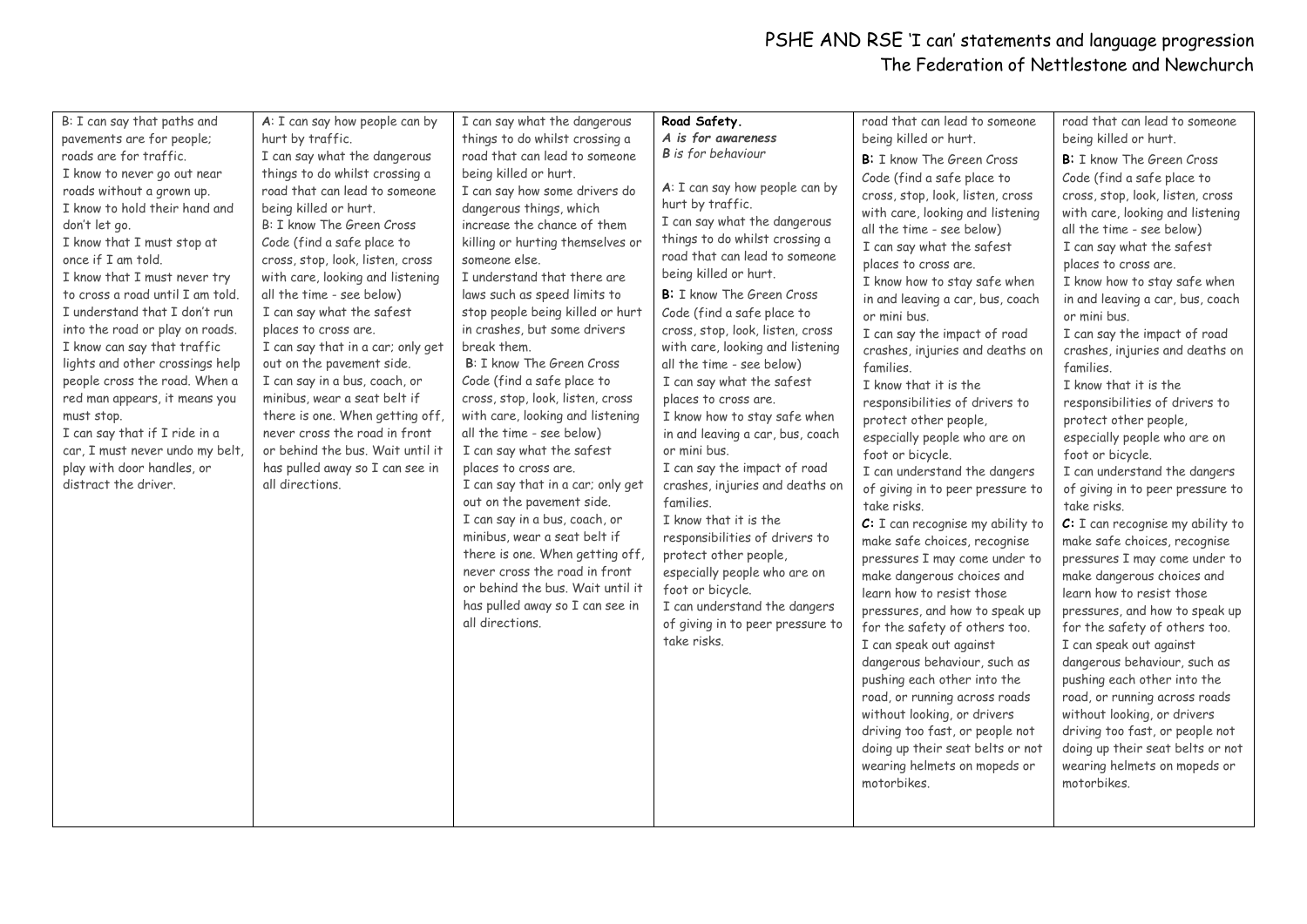| energy                      | unwell                 | safe                 | hazardous                  | habit                | communication technology |
|-----------------------------|------------------------|----------------------|----------------------------|----------------------|--------------------------|
| healthy                     | better                 | unsafe               | dangerous                  | online bullying      | personal information     |
| balanced                    | safety                 | danger               | risky                      | disrespectful        | privacy                  |
| routine                     | responsibility         | risks                | safe/unsafe online sharing | misperception        | addiction                |
| feel                        | medicine               | drugs                | consent                    | Green Cross Code     | medical drugs            |
| unsafe<br>safety            | keeping safe           | nicotine             | negativity                 | resist peer pressure | non-medical drugs        |
| loss                        | unsafe                 | alcohol              | positively                 | dangerous behaviour  | emotional needs          |
| medicine                    | body language          | online safety        | Green Cross Code           |                      | conflicting emotions     |
| ill /illness                | facial expression      | offline safety       | safest place               |                      | Green Cross Code         |
| appropriate touch           | comfortable            | personal information | road crashes               |                      | resist peer pressure     |
| inappropriate touch         | feel uncomfortable     | images               | injuries                   |                      | dangerous behaviour      |
| trust                       | appropriate touching   | dangerous            | deaths                     |                      |                          |
| traffic                     | inappropriate touching | driver               | protect                    |                      |                          |
| hurt                        | safe secrets           | speed limits         | peer pressure              |                      |                          |
| killed                      | unsafe secrets         | laws                 |                            |                      |                          |
| road                        | danger                 | Green Cross Code     |                            |                      |                          |
| traffic lights<br>crossings | Green Cross Code       | safest place         |                            |                      |                          |
|                             | pavement               |                      |                            |                      |                          |
|                             | seatbelt               |                      |                            |                      |                          |
|                             | in front<br>behind     |                      |                            |                      |                          |
|                             |                        |                      |                            |                      |                          |
|                             |                        |                      |                            |                      |                          |

| Rights and Responsibilities.                                                                                                                                                             |                                                                                                                                             |                                                                                                                                                                                                                                                                                   |                                                                                                                                                                                                                                                                                                                                    |                                                                                                                                                                                                                                                                                                                                 |                                                                                                                                                                                                                                                                                    |  |  |  |  |
|------------------------------------------------------------------------------------------------------------------------------------------------------------------------------------------|---------------------------------------------------------------------------------------------------------------------------------------------|-----------------------------------------------------------------------------------------------------------------------------------------------------------------------------------------------------------------------------------------------------------------------------------|------------------------------------------------------------------------------------------------------------------------------------------------------------------------------------------------------------------------------------------------------------------------------------------------------------------------------------|---------------------------------------------------------------------------------------------------------------------------------------------------------------------------------------------------------------------------------------------------------------------------------------------------------------------------------|------------------------------------------------------------------------------------------------------------------------------------------------------------------------------------------------------------------------------------------------------------------------------------|--|--|--|--|
| Year 1                                                                                                                                                                                   | Year 2                                                                                                                                      | Year 3                                                                                                                                                                                                                                                                            | Year 4                                                                                                                                                                                                                                                                                                                             | Year 5                                                                                                                                                                                                                                                                                                                          | Year 6                                                                                                                                                                                                                                                                             |  |  |  |  |
| Looking after things<br>I can give some examples of<br>how I look after myself and my<br>environment - at school or at<br>home.<br>I can also say some ways that<br>we look after money. | Cooperation and self-<br>regulation<br>I can give examples of when<br>I've used some of these ideas<br>to help me when I am not<br>settled. | Skills we need to develop as<br>we grow up<br>I can say some ways of<br>checking whether something is<br>a fact or just an opinion.<br>Helping and being helped I can<br>say how I can help the people<br>who help me, and how I can do<br>this. I can give an example of<br>this | Making a difference<br>(different ways of helping<br>others or the environment) I<br>can explain how a 'bystander'<br>I can have a positive effect on<br>negative behaviour they<br>witness (see happening) by<br>working together to stop or<br>change that behaviour.<br>Media influence I can explain<br>how these reports (TV, | Rights and responsibilities I<br>can explain some of the wider<br>rights and responsibilities that<br>we have, such as to the<br>community or the environment.<br>Rights and responsibilities<br>relating to my health I can<br>give a few different examples<br>of things that I am responsible<br>for to keep myself healthy. | Understanding media bias,<br>including social media I can<br>explain why people might do<br>this (why they are showing<br>certain aspects of themselves)<br>and how social media can<br>affect how a person feels<br>about themself.<br>Caring: communities and the<br>environment |  |  |  |  |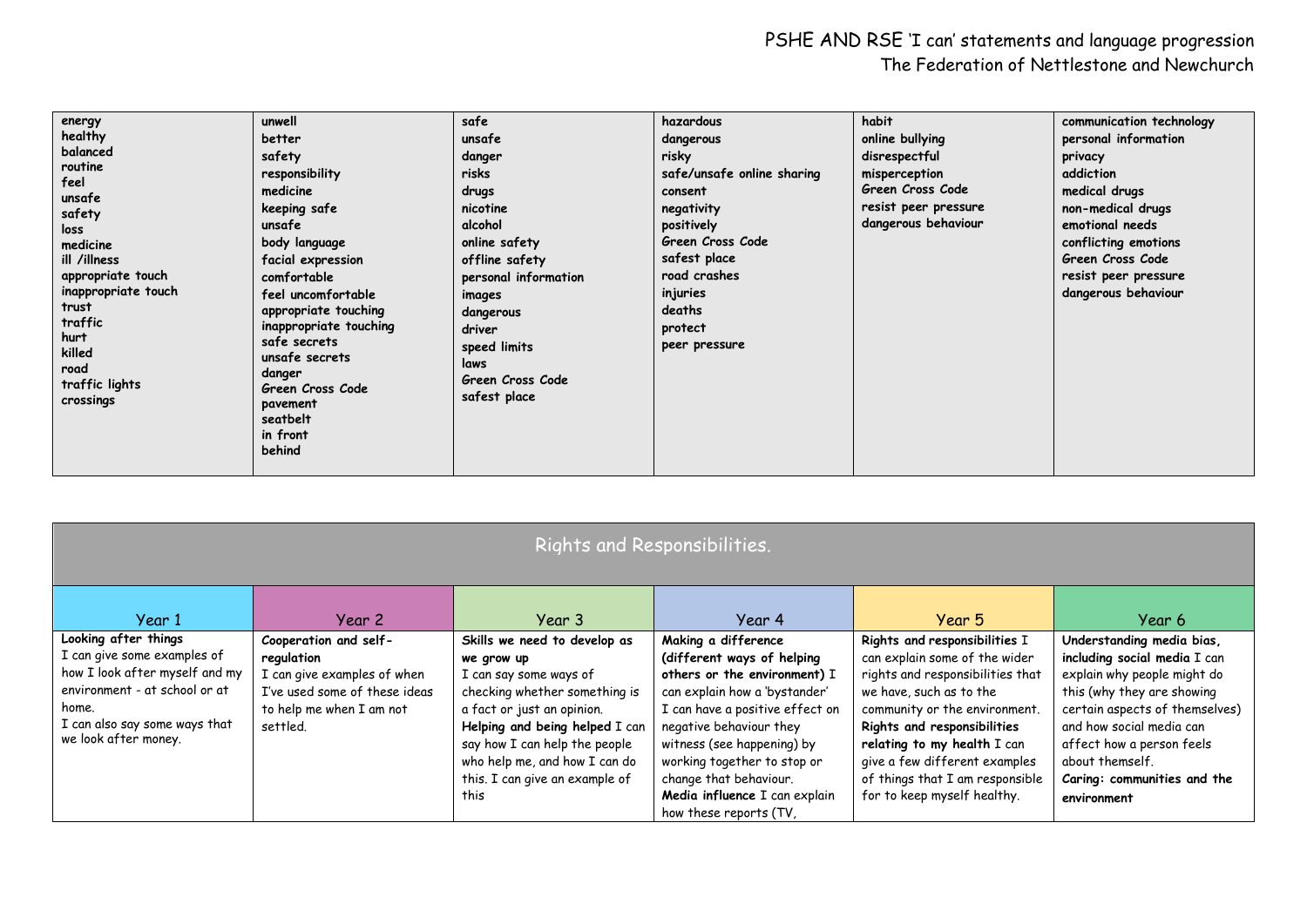|                                                                                                        |                                                                                                                       |                                                                                      | newspapers or their websites)<br>can give messages that might<br>influence how people think<br>about things and why this<br>might be a problem.<br>Decisions about spending<br>money<br>I can give examples of these<br>decisions and how they might<br>relate to me | Decisions about lending,<br>borrowing and spending<br>I can explain that local councils<br>have to make decisions about<br>how money is spent on things<br>we need in the community. I<br>can also give an examples of<br>some of the things they have<br>to allocate money for. | I can explain that what<br>'environmentally sustainable'<br>living means and give an<br>example of how we can live in a<br>more 'sustainable' way.<br>Earning and saving money<br>I can explain the advantages<br>and disadvantages of different<br>ways of saving money. |
|--------------------------------------------------------------------------------------------------------|-----------------------------------------------------------------------------------------------------------------------|--------------------------------------------------------------------------------------|----------------------------------------------------------------------------------------------------------------------------------------------------------------------------------------------------------------------------------------------------------------------|----------------------------------------------------------------------------------------------------------------------------------------------------------------------------------------------------------------------------------------------------------------------------------|---------------------------------------------------------------------------------------------------------------------------------------------------------------------------------------------------------------------------------------------------------------------------|
| hygiene<br>environment<br>looking after<br>myself<br>others<br>money<br>notes<br>coins<br>saving money | impulsive behaviour<br>community<br>choices<br>cooperate / cooperation<br>save<br>spend<br>essential<br>non-essential | volunteer<br>wellbeing<br>healthy<br>fact<br>opinion<br>income<br>saving<br>spending | being responsible<br>rights and responsibilities<br>decisions<br>democratic<br>influence<br>factual<br>bystander<br>anti-social behaviour<br>income<br>expenditure<br>income tax<br>vat<br>national insurance                                                        | biased<br>duties<br>voluntary<br>action (pressure) group<br>producer<br>consumer<br>product<br>loan<br>credit<br>debit<br>finance<br>councillors<br>councils<br>elected                                                                                                          | factual<br>opinions<br>biased<br>unbiased<br>legal age<br>social media<br>public services<br>taxes<br>voluntary groups<br>environmental<br>sustainable                                                                                                                    |

| Being My Best.                                                                                                                                                                                   |                                                                                                                                                                    |                                                                                                                                                         |                                                                                                                                                                  |                                                                                                                                             |                                                                                                                                                    |  |  |  |
|--------------------------------------------------------------------------------------------------------------------------------------------------------------------------------------------------|--------------------------------------------------------------------------------------------------------------------------------------------------------------------|---------------------------------------------------------------------------------------------------------------------------------------------------------|------------------------------------------------------------------------------------------------------------------------------------------------------------------|---------------------------------------------------------------------------------------------------------------------------------------------|----------------------------------------------------------------------------------------------------------------------------------------------------|--|--|--|
| Year 1                                                                                                                                                                                           | Year 2                                                                                                                                                             | Year 3                                                                                                                                                  | Year 4                                                                                                                                                           | Year 5                                                                                                                                      | Year 6                                                                                                                                             |  |  |  |
| Growth Mindset<br>I can name a few different<br>ideas of what I can do if I find<br>something difficult.<br>Keeping healthy<br>I can say why certain foods are<br>healthy and why it's important | Looking after my body I can<br>name different parts of my<br>body that are inside me and<br>help to turn food into energy. I<br>know what I need to get<br>energy. | Keeping myself healthy<br>I can give a few examples of<br>things that I can take<br>responsibility for in relation to<br>my healthy and give an example | Having choices and making<br>decisions about my health<br>I can give a few examples of<br>different things that I do<br>already that help to me keep<br>healthy. | Growing independence and<br>taking responsibility<br>I can give an example of when I<br>have had increased<br>independence and how that has | Aspirations and goal setting I<br>can tell you how I can overcome<br>problems and challenges on the<br>way to achieving my goals.<br>Managing risk |  |  |  |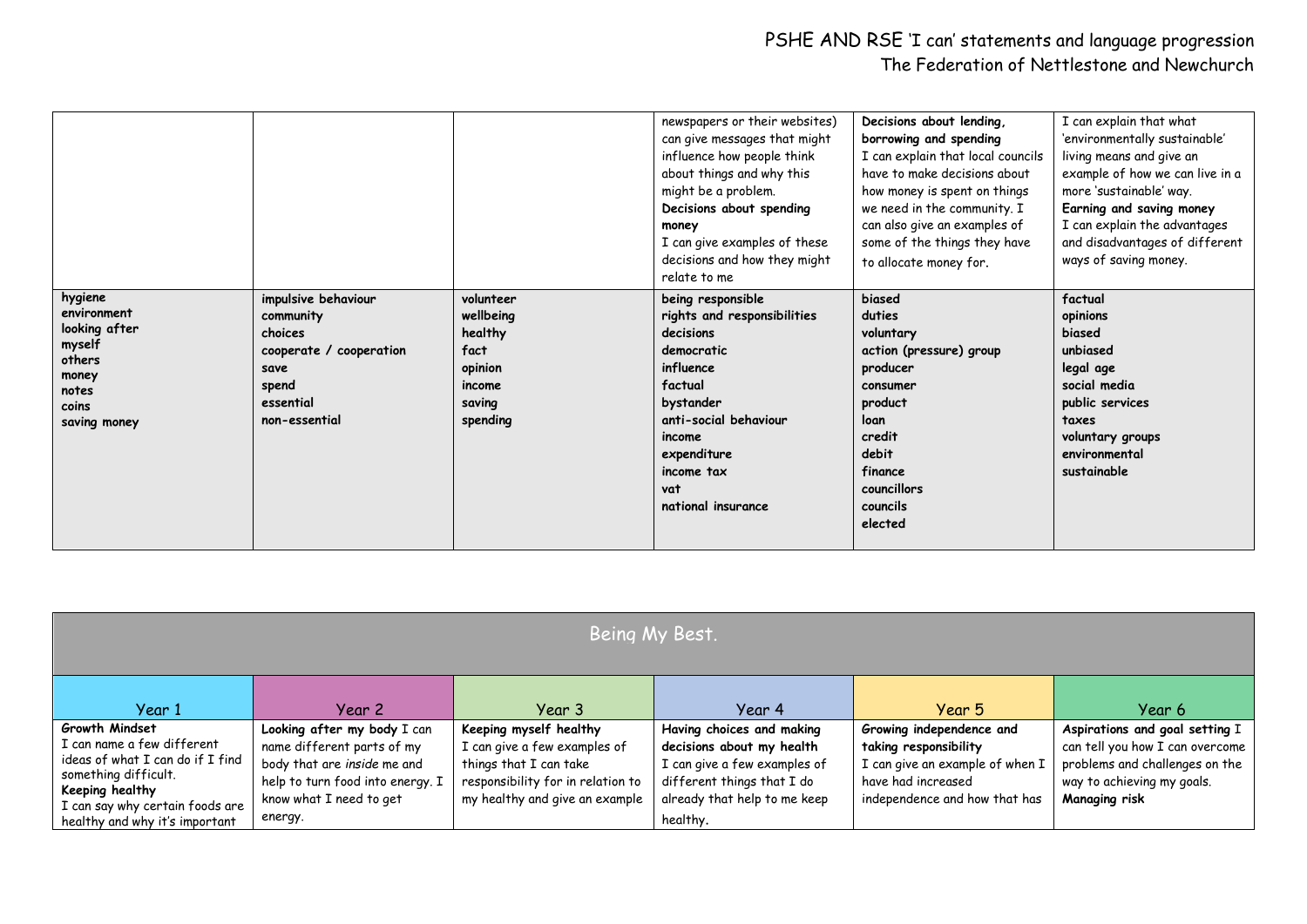| to eat at least five portions of | Growth Mindset                   | of something that I've done      | Taking care of my               | also helped me to show          | I can give examples of an     |
|----------------------------------|----------------------------------|----------------------------------|---------------------------------|---------------------------------|-------------------------------|
| vegetables/fruit a day.          | I can explain how setting a goal | which shows this.                | environment                     | responsibility.                 | emotional risk and a physical |
|                                  | or goals will help me to achieve | Celebrating and developing my    | I can give different examples   | Media awareness and safety      | risk.                         |
|                                  | what I want to be able to do.    | skills                           | of some of the things that I do | I can name several qualities    |                               |
|                                  |                                  | I can explain and give an        | already to help look after my   | that make people attractive     |                               |
|                                  |                                  | example of a skill or talent     | environment.                    | that are nothing to do with how |                               |
|                                  |                                  | that I've developed and the      |                                 | they look, but about how they   |                               |
|                                  |                                  | goal-setting that I've already   |                                 | behave.                         |                               |
|                                  |                                  | done (or plan to do) in order to |                                 |                                 |                               |
|                                  |                                  | improve it.                      |                                 |                                 |                               |
| fruit                            | encouragement                    | food groups                      | unique                          | inter-related                   | aspirational goals            |
| vegetables                       | positive                         | balanced meal                    | exercise                        | function                        | health and wellbeing          |
| daily diet                       | choices                          | infectious                       | rest                            | strengths                       | mental health                 |
| portion                          | goals                            | medical                          | community                       | achievement                     |                               |
| healthy/ health<br>diseases      | achievement                      | non-medical                      | attributes                      | improvements                    |                               |
| difficult                        | like / dislike                   | discussion                       | environment                     | 'star' qualities                |                               |
| fail                             | healthy / unhealthy              | debate                           |                                 | ordinary                        |                               |
| challenge                        | energy                           | media                            |                                 | portrayed                       |                               |
| mission possible                 | exercise                         | collaboratively                  |                                 |                                 |                               |
| resolve                          | sleep                            | talents                          |                                 |                                 |                               |
| conflict                         |                                  |                                  |                                 |                                 |                               |
| listening                        |                                  |                                  |                                 |                                 |                               |

| Growing and Changing.         |                                  |                              |                               |                                  |                              |  |  |  |
|-------------------------------|----------------------------------|------------------------------|-------------------------------|----------------------------------|------------------------------|--|--|--|
| Year 1                        | Year 2                           | Year 3                       | Year 4                        | Year 5                           | Year 6                       |  |  |  |
| Getting help                  | Life cycles                      | Relationships                | Body changes during puberty   | Managing difficult feelings      | Keeping safe                 |  |  |  |
| I can identify an adult I can | I can tell you who helps us grow | I can name a few things that | I can label some parts of the | I can explain what resilience is | I can give an example of a   |  |  |  |
| talk to at both home and      | (people who look after us) and   | make a positive relationship | body that only boys have and  | and how it can be developed.     | secret that should be shared |  |  |  |
|                               | what things I can now do         |                              | only girls have.              | Managing change                  | with a trusted adult.        |  |  |  |